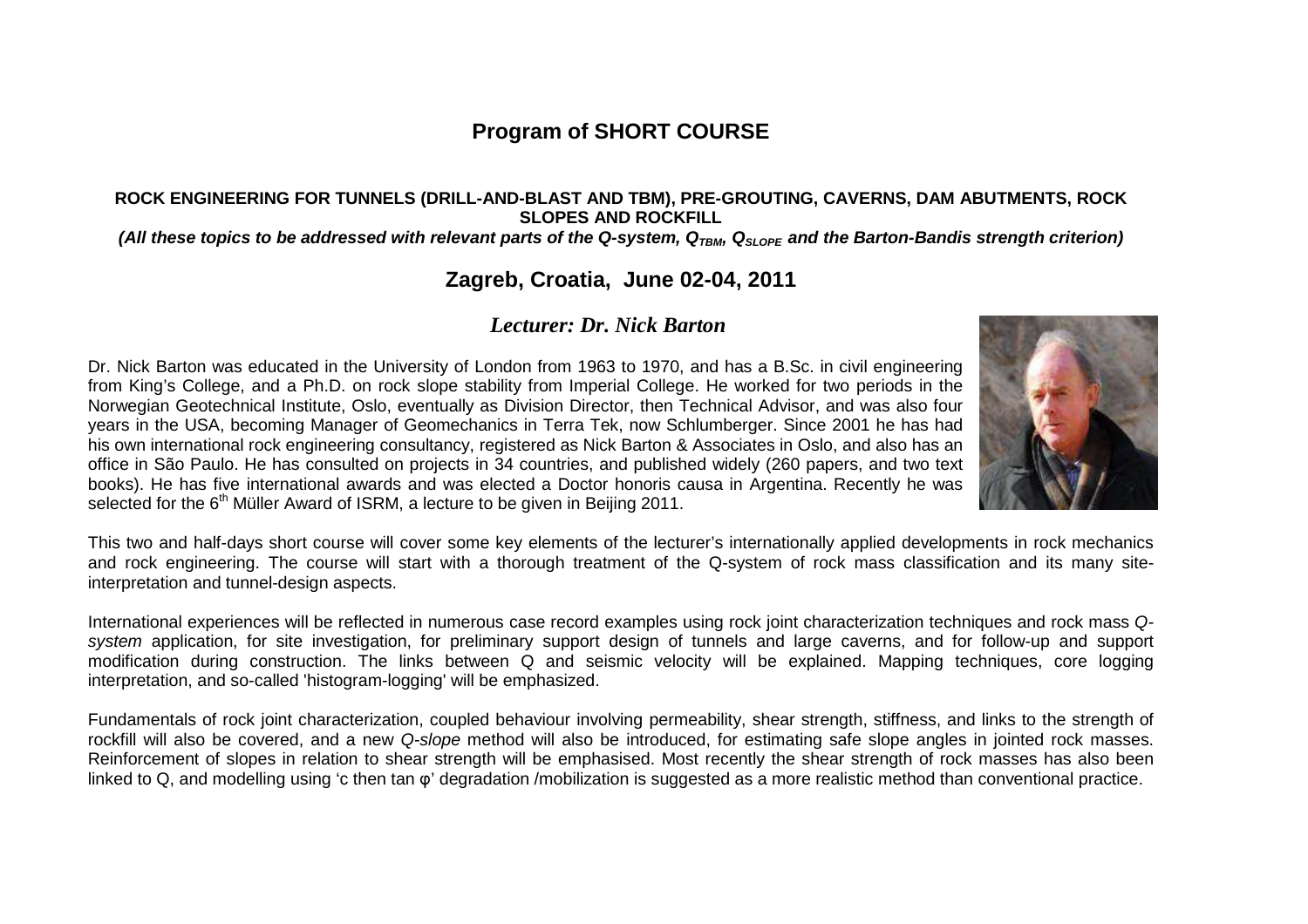| Time              | 02.06.2011. (Thursday)                                                                                                                                                                                                                                                                                                                                                                                                                                                                                                              | Time              | 03.06.2011. (Friday)                                                                                                                                                                                                                                                                                                                                                                                                                                                                                                                             | 04.06.2011.<br>(Saturday)                                                                                                                    |
|-------------------|-------------------------------------------------------------------------------------------------------------------------------------------------------------------------------------------------------------------------------------------------------------------------------------------------------------------------------------------------------------------------------------------------------------------------------------------------------------------------------------------------------------------------------------|-------------------|--------------------------------------------------------------------------------------------------------------------------------------------------------------------------------------------------------------------------------------------------------------------------------------------------------------------------------------------------------------------------------------------------------------------------------------------------------------------------------------------------------------------------------------------------|----------------------------------------------------------------------------------------------------------------------------------------------|
| 09:00-            | INTRODUCTION TO THE Q-SYSTEM OF ROCK<br><b>MASS CHARACTERIZATION</b><br>Background, motivation, characteristics of<br>$\blacktriangleright$<br>Q.<br>$\triangleright$ The six Q-parameters explained with<br>numerous examples, including Q-                                                                                                                                                                                                                                                                                        | 09:00-<br>09:30   | SHEAR STRENGTH OF ROCKFILL-EMBANKMENTS,<br><b>INTERFACES AND ROCK JOINTS, AND THEIR POINTS</b><br>OF CONTACT<br>Due to a common situation of 'points-of-contact' under high<br>stress, the shear strengths of these three 'geotechnical<br>materials' are very similar.<br>Large-scale test methods for accepting full-size rockfill are<br>demonstrated.<br>JRC-controlled, and R-controlled behaviour are differentiated<br>in dam foundation scenarios.                                                                                       | 09:00-<br>14:00<br>A 1/2 day trip<br>to a quarry<br>for to practice<br>Q-histogram<br>logging in<br>small groups<br>at various<br>exposures. |
| 10:30             | roughness Jr-parameter links to the<br>more sophisticated JRC.<br>Q-RMR comparison and useful link-plots.<br>Q-histogram logging.<br>Q-Tables and general logging advice.                                                                                                                                                                                                                                                                                                                                                           | 09:30-<br>10:30   | <b>COMBINING BOREHOLE CHARACTERIZATION AND</b><br><b>VARIOUS SEISMIC MEASUREMENTS IN TUNNELLING</b><br>AND DAM FOUNDATION WORKS<br>An illustration of a variety of seismic measurements for<br>characterizing civil engineering sites such as dam<br>foundations, bridge foundations, tunnels and caverns. Cross-<br>correlation between rock quality, velocity, permeability and<br>deformability may be compromised by an EDZ with shear<br>deformation.                                                                                       |                                                                                                                                              |
| $10:30-$<br>11:00 | <b>Coffee break/Questions</b>                                                                                                                                                                                                                                                                                                                                                                                                                                                                                                       | $10:30-$<br>11:00 | <b>Coffee break/Questions</b>                                                                                                                                                                                                                                                                                                                                                                                                                                                                                                                    |                                                                                                                                              |
| 11:00-<br>12:00   | <b>LINKING Q TO USEFUL PARAMETERS FOR</b><br><b>DESIGN</b><br>$\triangleright$ Core logging examples, including faulted<br>and weathered rock.<br>$\triangleright$ Rock mass strength estimation from Q (CC<br>and FC).<br>$\triangleright$ P-wave velocity, and effects of<br>weathering and depth on velocity, and<br>the links to Q.<br>$\triangleright$ Deformation modulus estimation at depth,<br>from seismic velocity or from Q.<br>$\triangleright$ Tunnel and cavern convergence estimation<br>from empirical Q formulae. | 11:00-<br>12:00   | 10 <sup>th</sup> Nonveiller lecture<br><b>PRE-GROUTING FOR WATER CONTROL AND FOR</b><br><b>ROCK MASS PROPERTY IMPROVEMENT</b><br>Water control methods in tunnels.<br>Simplified interpretation of Lugeon tests for pre-grout<br>design.<br>$\triangleright$ Comparing joint aperture estimates with available<br>particle sizes.<br>$\triangleright$ High-pressure injection concepts and pressure<br>decline.<br>> Some performance and volumetric data from pre-<br>injected tunnels.<br>Rock quality/parameter improvement by pre-injection. |                                                                                                                                              |